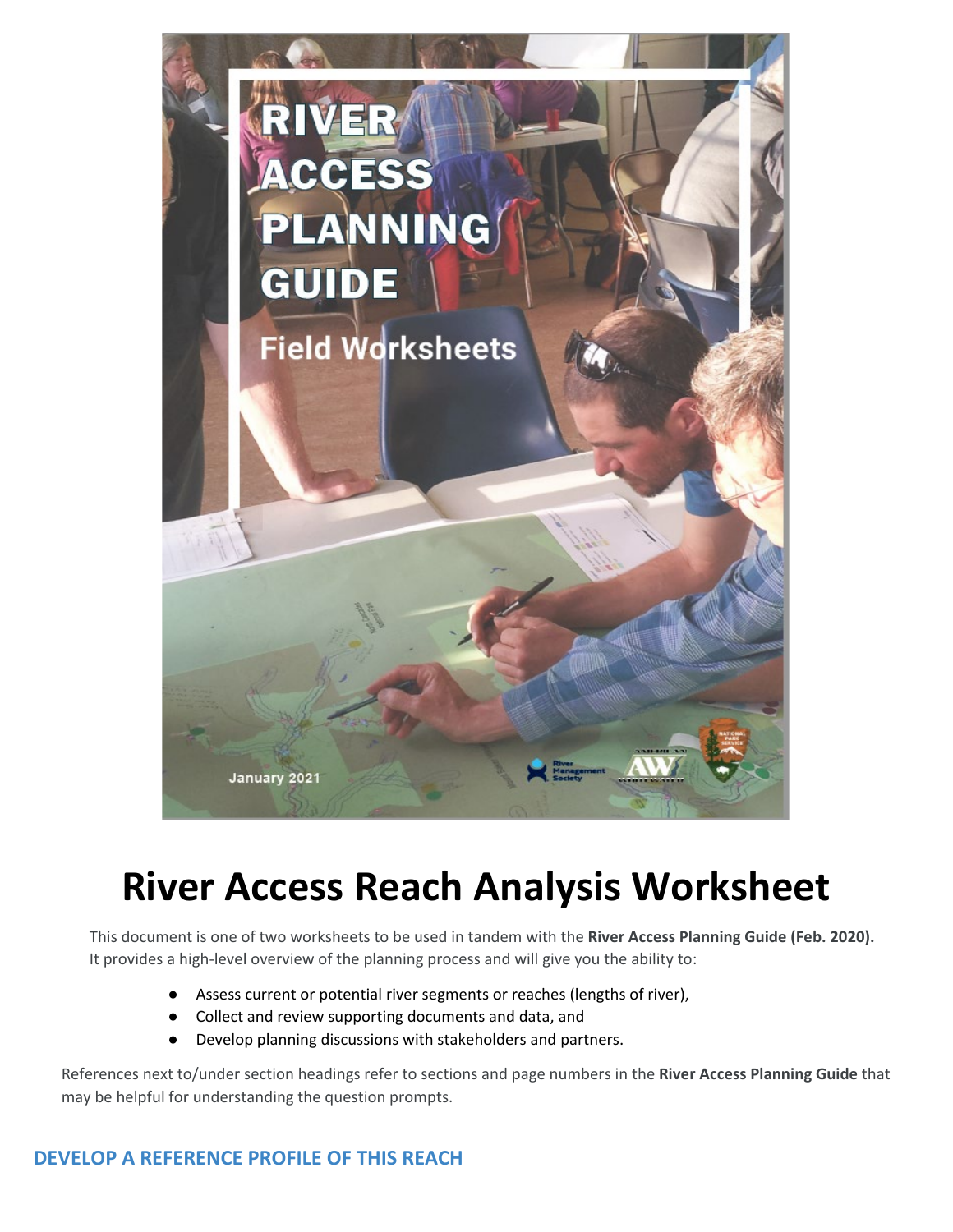| <b>RAPG</b> Reach Analysis   River:                                  | Reach:                                                                   | p. 1 |
|----------------------------------------------------------------------|--------------------------------------------------------------------------|------|
| River mile beginning (USGS maps):<br>Latitude/longitude coordinates: | River mile end (USGS maps):<br>Latitude/longitude coordinates:           |      |
| Highway upstream mile marker:                                        | Highway downstream mile marker:                                          |      |
| Management:                                                          | Land ownership:                                                          |      |
| <b>Associated Site Analysis Worksheets:</b>                          | Popular reference name, if applicable (example: Green River<br>Narrows): |      |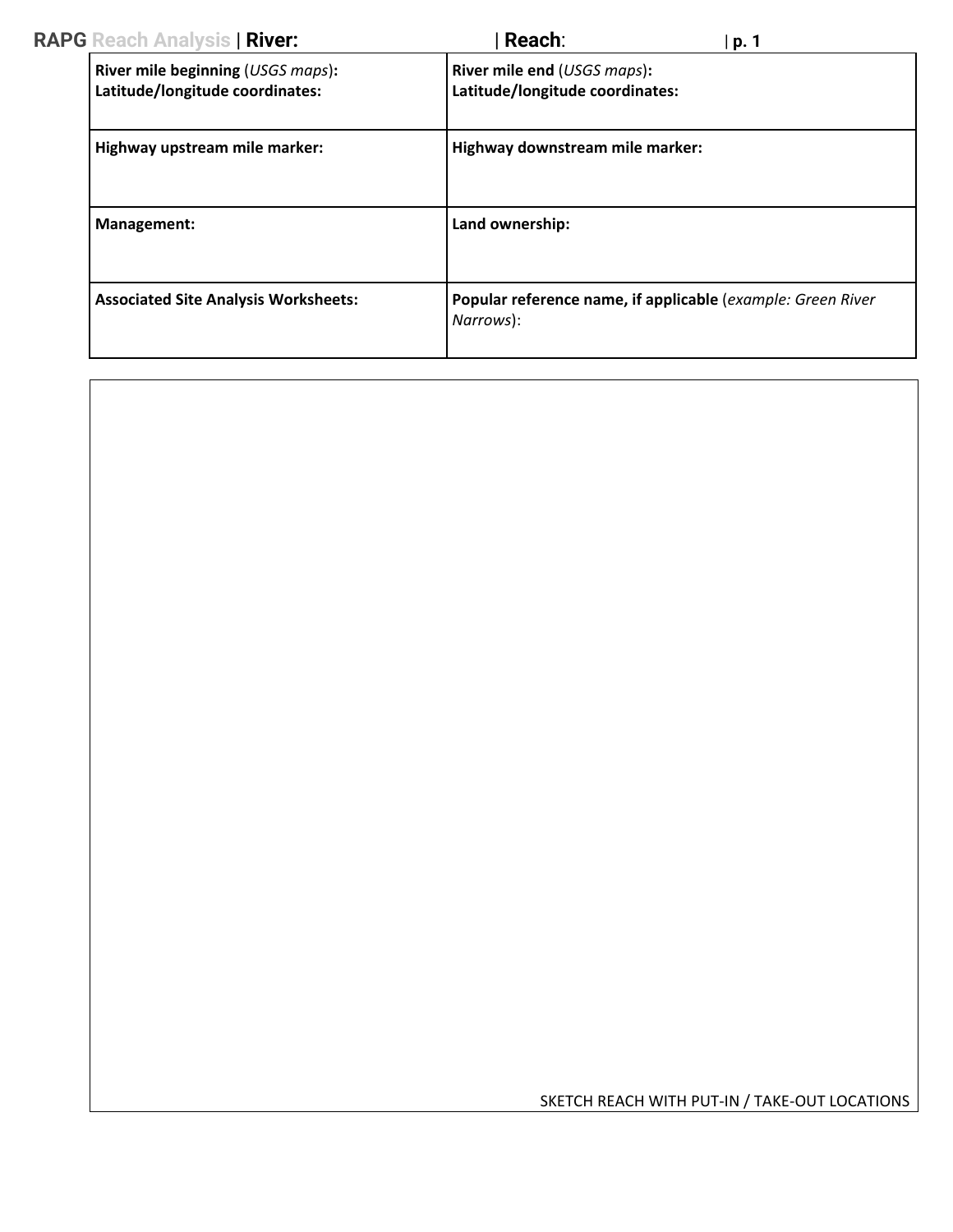**RAPG** Reach Analysis | **River:**  $\qquad \qquad$  | **Reach**:  $\qquad \qquad$  | **p. 2** 

# **A. SYSTEM AND LOCATION**

*RAPG Pages: 15-16* 

### **UNDERSTAND YOUR REGIONAL CONTEXT**

**Which system type describes this river** (*example: high-gradient headwaters or within an alluvial low-gradient reach)***?** 

 **Which major population areas will people travel from to be here** *(i.e., the distance from population centers can impact use and the likelihood that a site is primarily a destination for day use vs. over night. Include mileage or travel time estimates.)***?** 

## **DESCRIBE THE GEOMORPHOLOGY AND PHYSICAL CHARACTERISTICS**

#### **Describe the physical features of the site in relation to geology and river processes:**

- Channel type characteristics:
- Bed material (sand, gravel, cobble, boulder, and/or bedrock):
- Gradient:
- Drainage area:
- Channel form (*branched, sinuous, confined*):
- Flow Regime (flow patterns and characteristics over time):

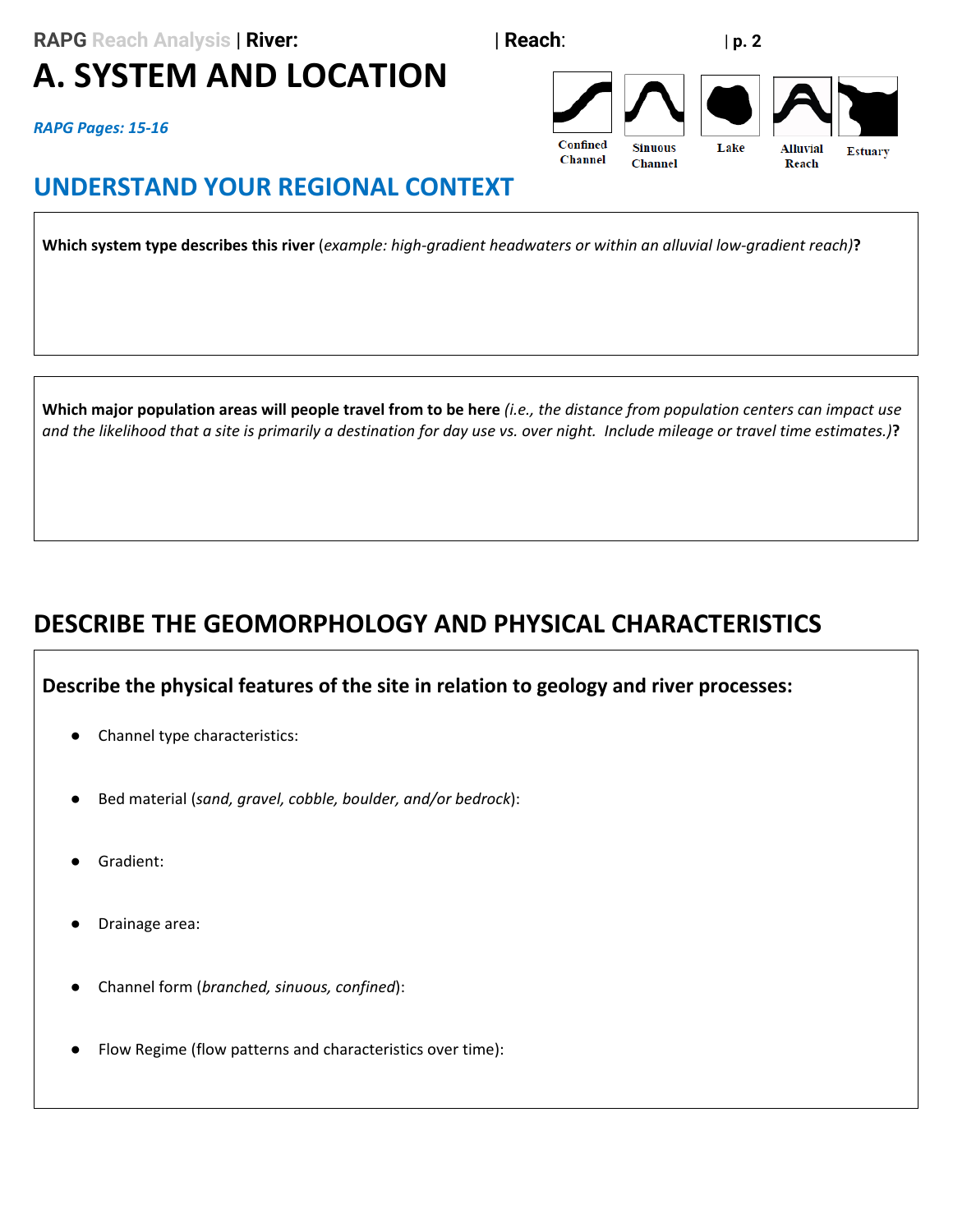| Compare existing use patterns with the characteristics that define the setting and hydrology along the river system |
|---------------------------------------------------------------------------------------------------------------------|
| (example: the river left beach and car-camping parking lot areas become inundated during occasional high flows.).   |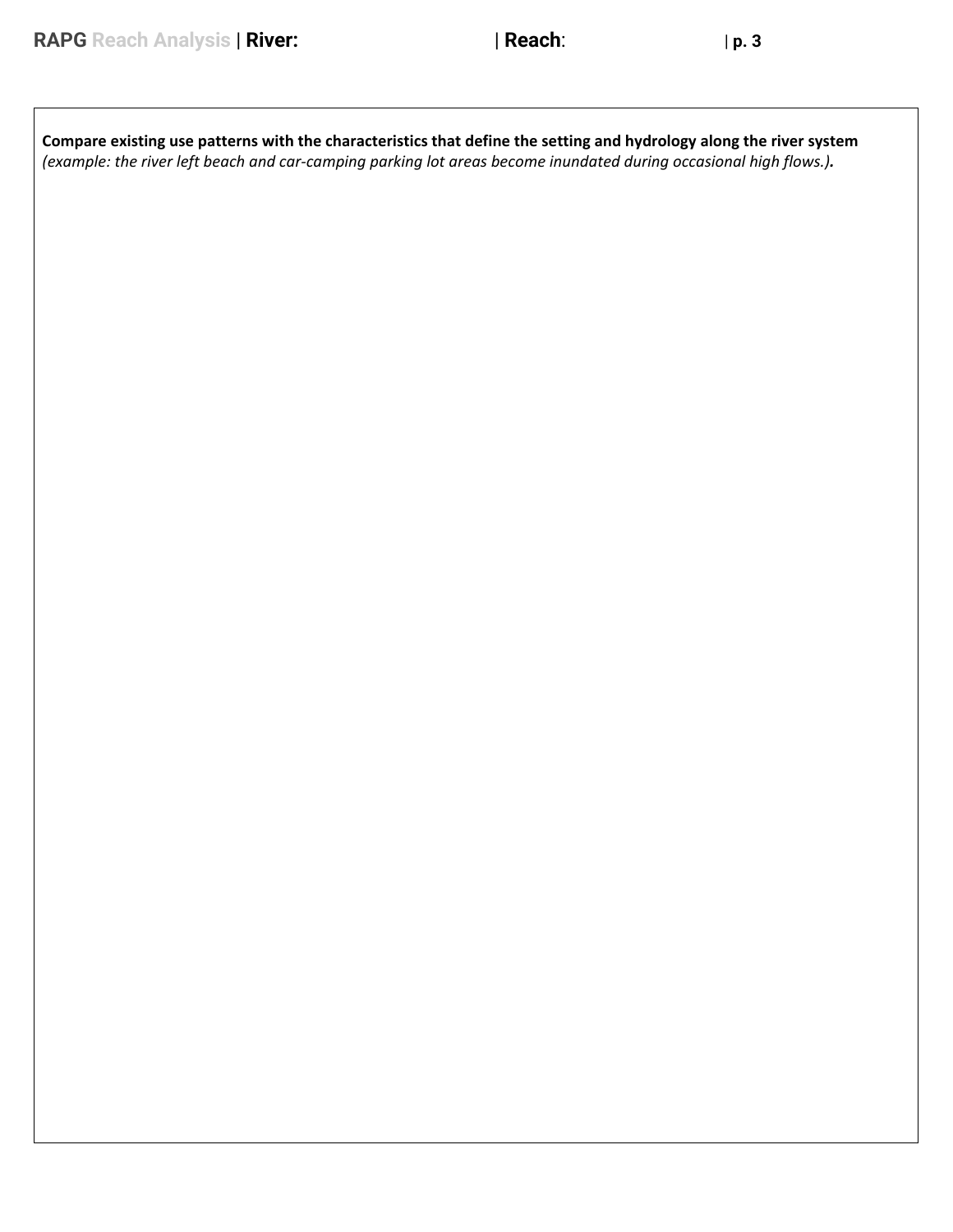**RAPG** Reach Analysis | **River:**  $\qquad \qquad$  | **Reach**:  $\qquad \qquad$  | **p. 4** 

# **B. LANDSCAPE SETTING**

*RAPG Pages: 17-18* 



## **DESCRIBE EXISTING LANDSCAPE CHARACTERISTICS**

 **Understand the setting of access points, their location within the river system, and how they relate to user needs.**  Describe the following:

- Overall level of development (description of the resource):
- Sensitive Resources:
- Trends in Natural Resources:

LOCATE AND SKETCH NOTABLE FEATURES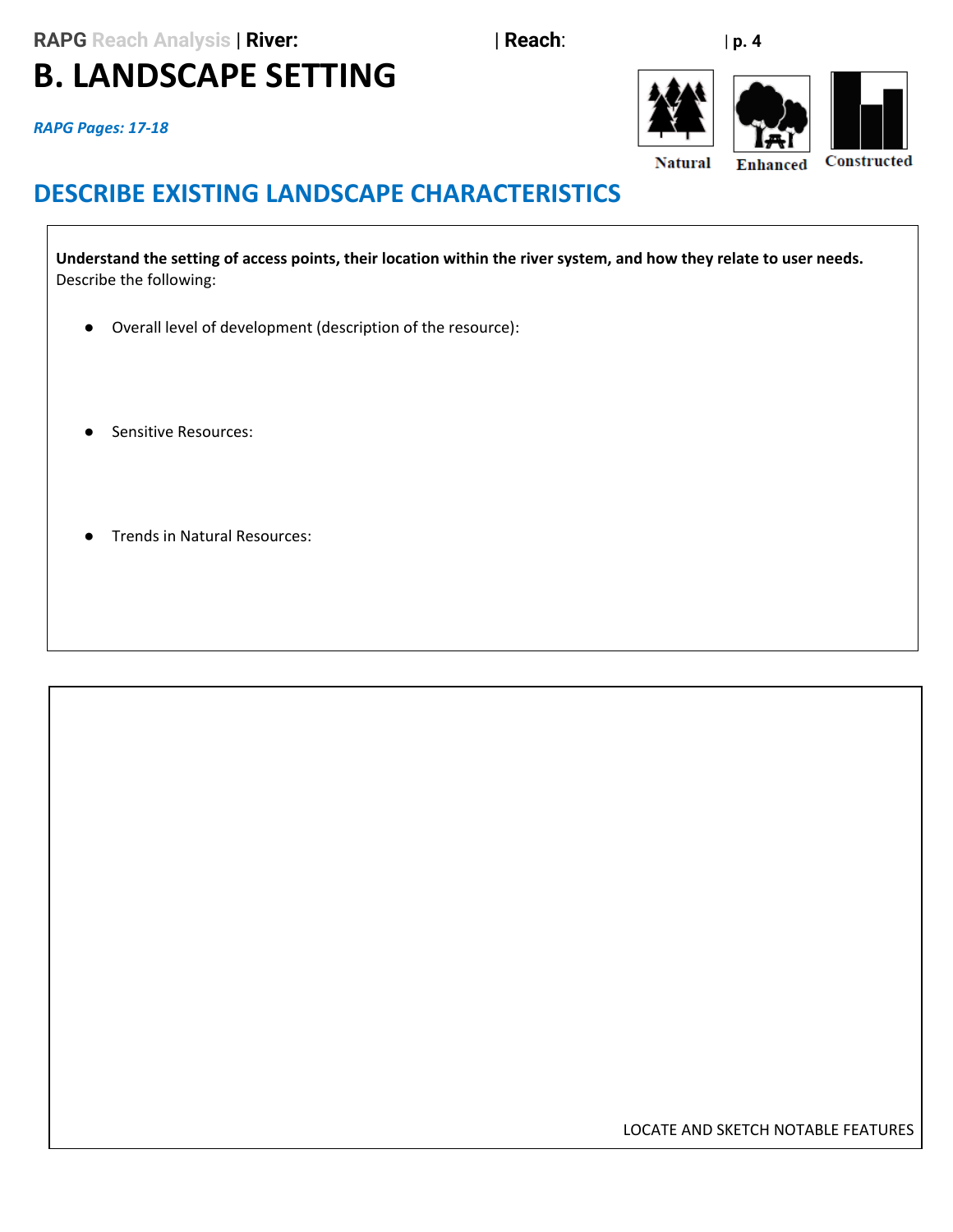#### **IDENTIFY RECREATION FEATURES AND HAZARDS**

 **Inventory and map river features which are attractive to users** (*Example:* existing access points, *a whitewater feature and*   *modified eddies*) **and hazards they may wish to avoid** (*Example: an unattended low head dam, bridge abutments and modified remains of mill or factory*)**:** 

LOCATE AND/OR SKETCH HALLMARK CHARACTERISTICS

**List existing access points** *(examples: put-in / take-out and potential evacuation routes or beaches for stopping along the way which could provide respite or location for a water or land-based rescue)***:**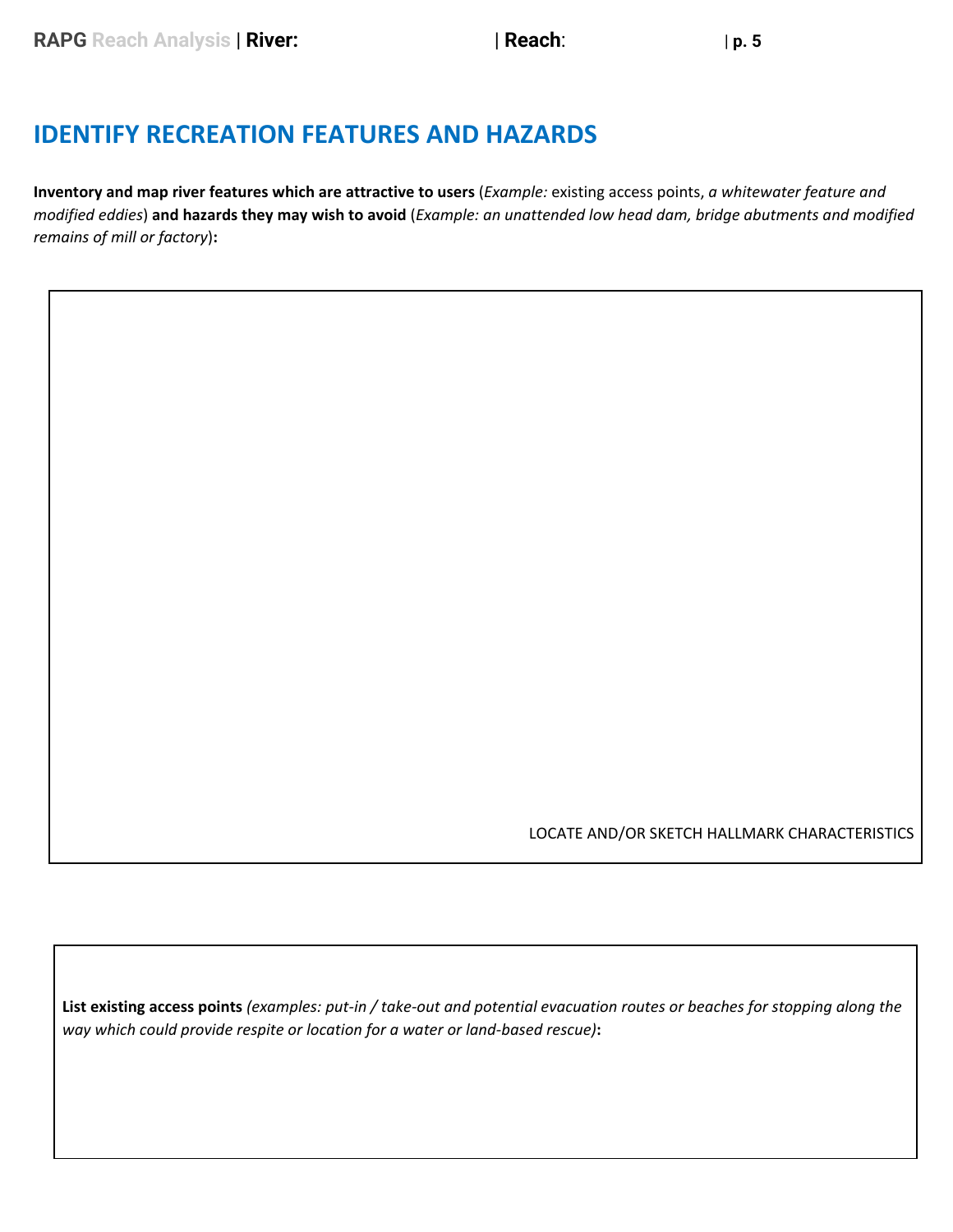**Describe the road network between access points, including on which side of the river an access site is located:** 

 **Identify the gaps between existing access sites** *(example: 7-mile stretch between put-in at XX and take-out at XX)***:** 

 **Identify hazards along and in the river** *(examples: bridge abutments and dams)***:** 

 **Estimate the travel time on the water between access points** *(example: 2 hours between XX and XX at 2,300 cfs)***:** 

 **Identify features that may need to be scouted or portaged** *(example: to avoid a hidden strainer, possible broach or piton)***:** 

**Describe the characteristics of the river, including site-specific and unique features** *(examples: narrow or blind drops, drops which recirculate at certain levels, shoals which are too shallow to navigate at low flows. braided, sediment-laden channels, whitewater features, eddies, rapids and viewpoints such as basalt columns, waterfalls)***:**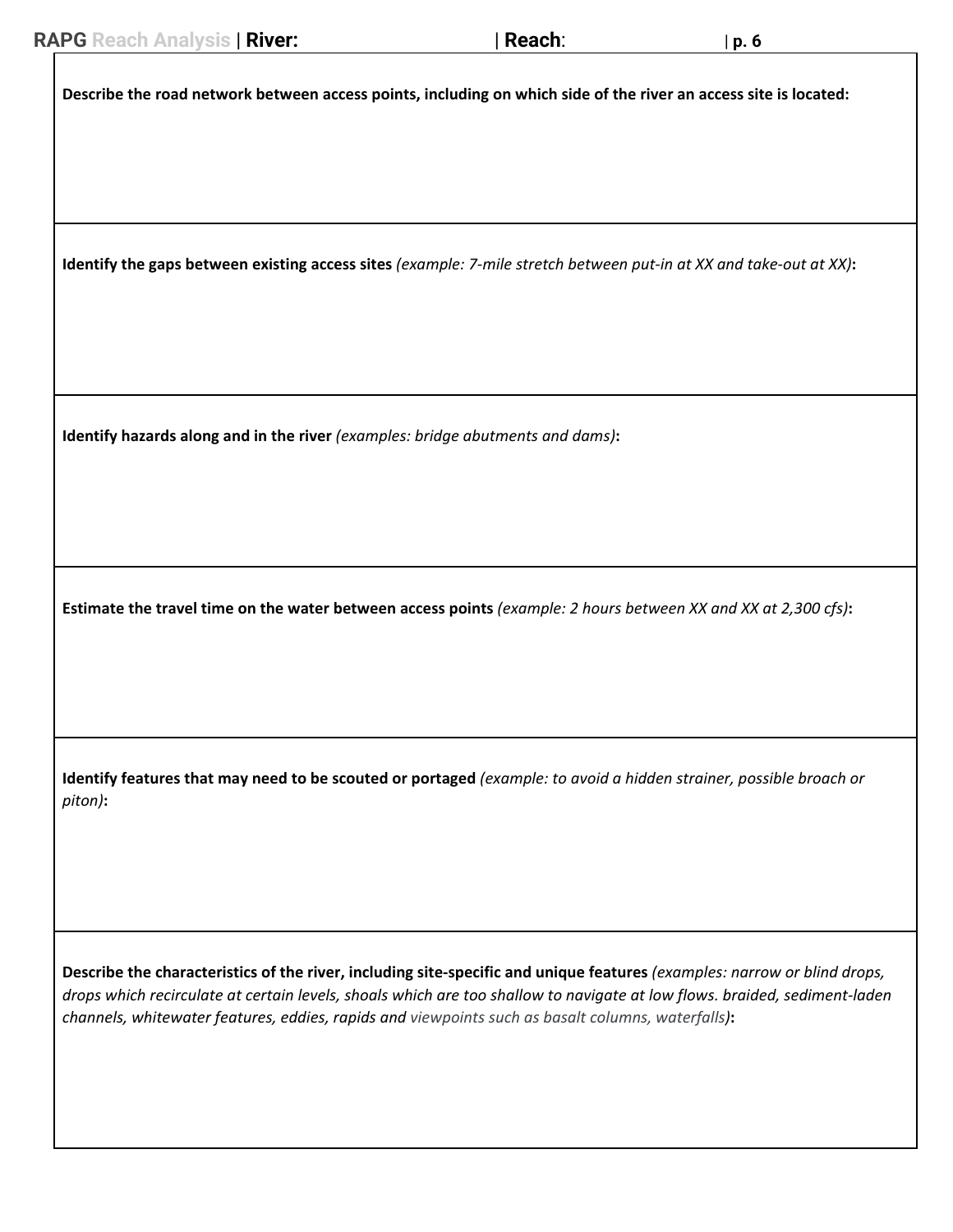# **C. TEMPORAL DEPENDENCE**

*RAPG Pages: 19-20* 



## **UNDERSTAND ACTIVITY AS IT RELATES TO SEASONALITY**

 **When during the year is this site used** *(example: a site may have consistent use levels through all four seasons, or it may have sporadic use associated with weather, snow melt, seasonal rainfall, or reservoir release dates)***?** 

 **How do seasonal patterns of weather, water flows, or regulatory policies impact the physical and biological/natural resources?**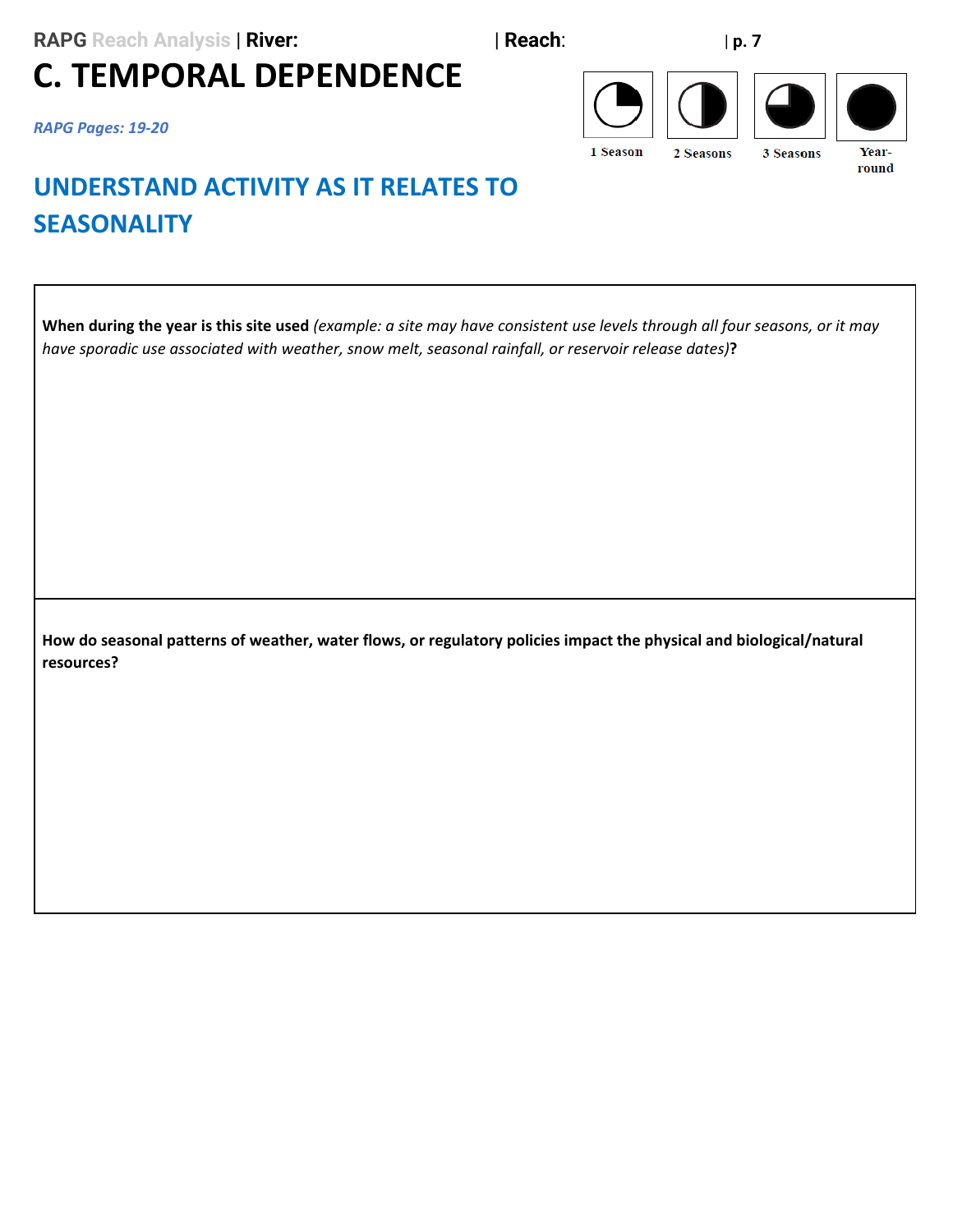#### **UNDERSTAND HYDROLOGIC DATA AND IMPACTS ON SEASONS OF USE**

**Review how dynamic changes in river flow, river channel location, and potential changes to shoreline conditions could affect access facilities.** 

**Are access sites in the reach located in a floodplain, and how often does inundation occur?** 

 **Describe how access can be accommodated during inundation for specialized use and rescue** *(example: parking nexus with river access designed so ramps and stairways extend above the 100-year FEMA flood zone)*: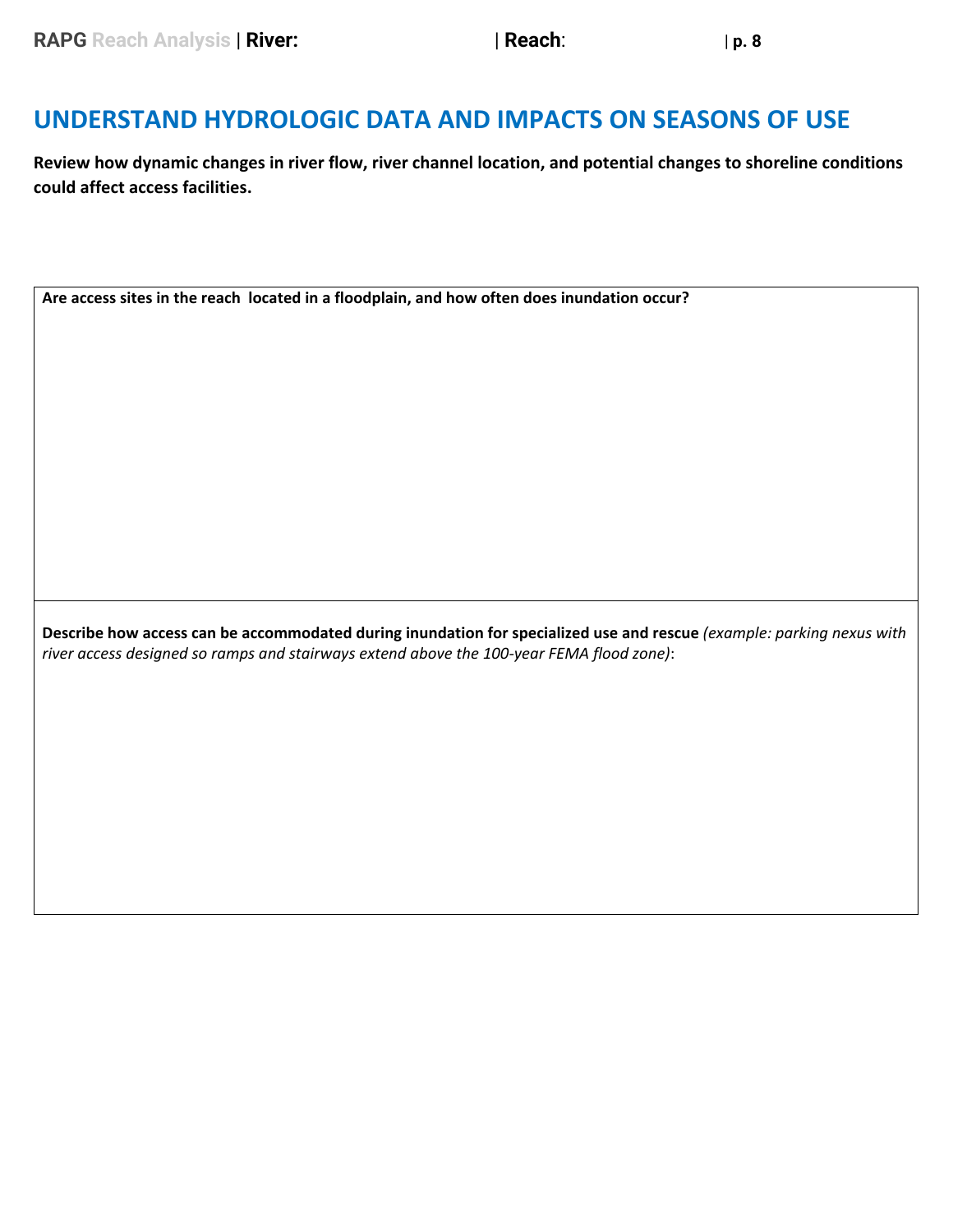**D. FREQUENCY** 



*RAPG Pages: 21-22* 

## **DESCRIBE WHEN AND HOW OFTEN RECREATION OCCURS**

 **Frequency of use is distinct from the level of use a site receives.** The reach could be used year-round with a light but consistent level of visitation. In other cases, the recreation activity may occur sporadically throughout the year but experience a high level of use on those days. Also, timeframes and level of use might vary among various users.

**What level of use do you expect on weekdays?** 

**What level of use do you expect on weekends?** 

 **How would you describe use trends during the past few years?**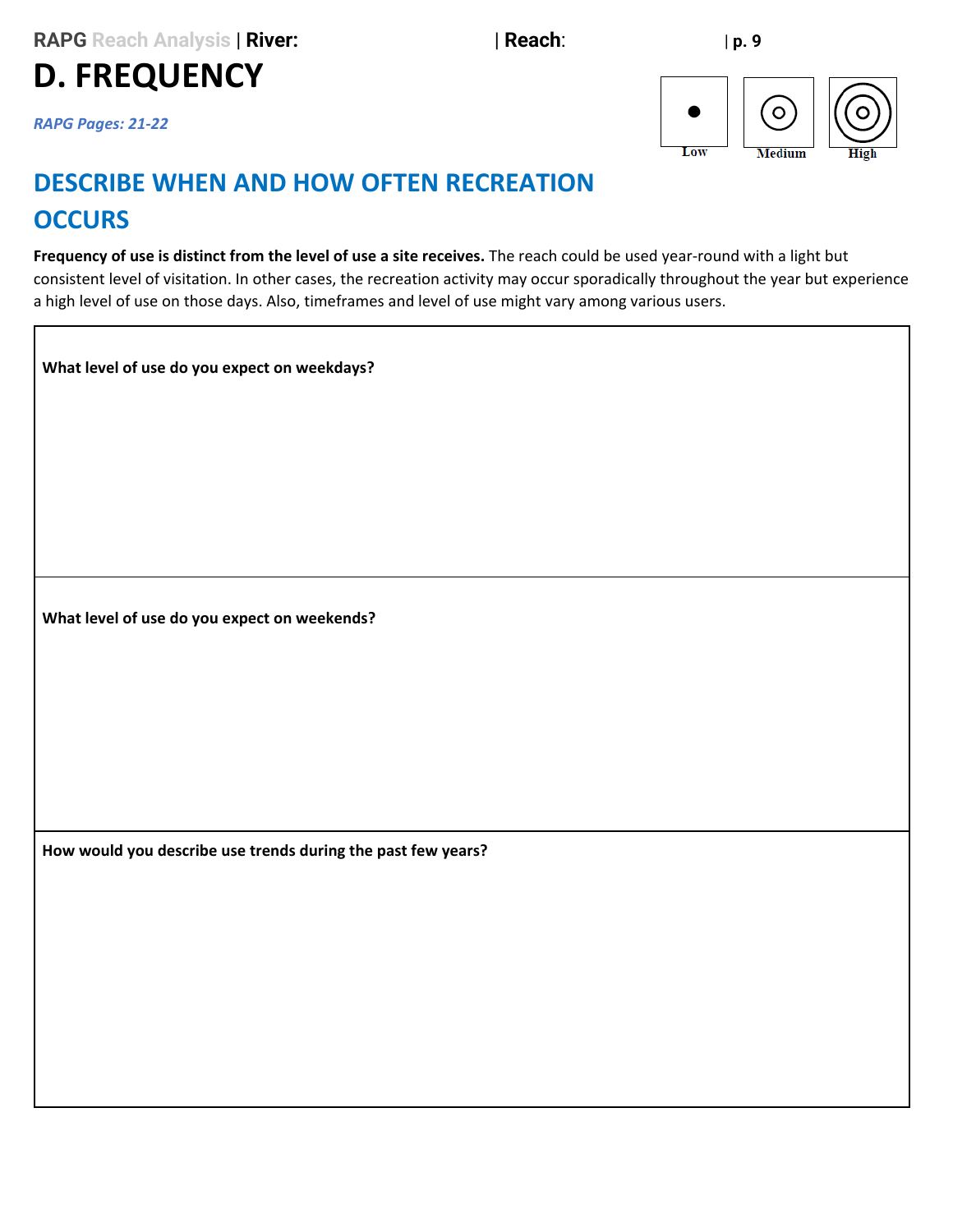**E. DENSITY**

*RAPG Pages: 23-24* 





#### **DETERMINE THE DENSITY OR LEVEL OF USE AND SPATIAL CONSTRAINTS**

**Understanding how many individuals will use this reach will help determine appropriate facilities.** 

 NOTE AND SKETCH DESIRED VISITOR USE (TYPES, PRIMARY USE, TEMPORAL DENSITY/FREQUENCY), LEVEL OF INFRASTRUCTURE (NATURAL, ENHANCED, CONSTRUCTED), AMENITIES, MANAGEMENT, AND VISUAL CHARACTER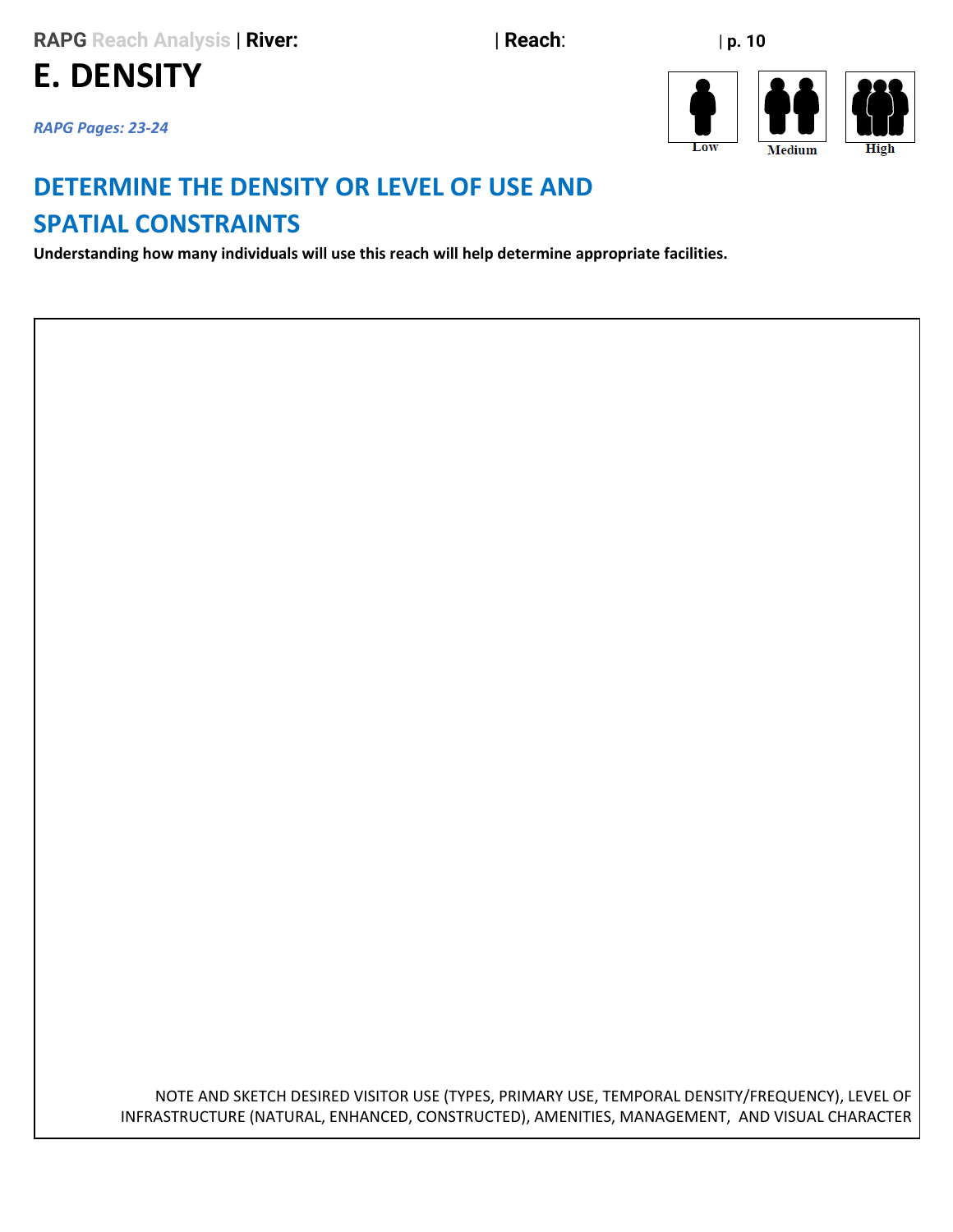## **RAPG** Reach Analysis | **River:**  $\qquad \qquad$  | **Reach**:  $\qquad \qquad$  | **p. 11 F. USE TYPE AND CHALLENGE LEVEL**

*RAPG Pages: 25-26* 

### **IDENTIFY THE TOP USES AND POTENTIAL CONFLICTS**

 **Any one site can support multiple uses depending on where it is located within the system and the temporal scale in which activities occur.** 

**Which uses will take place in this reach?** 

 **Describe the types of craft which will be used:** 

**List all recreational activities** (*examples: rafting, kayaking, sitting along the bank, skipping rocks):* 

 **List traditional and spiritual uses, including, but not limited to, those recognized by treaty rights. What groups are conducting these activities? Where does the use take place?** *(examples: hunting and gathering, spiritual significance of a waterfall)* 

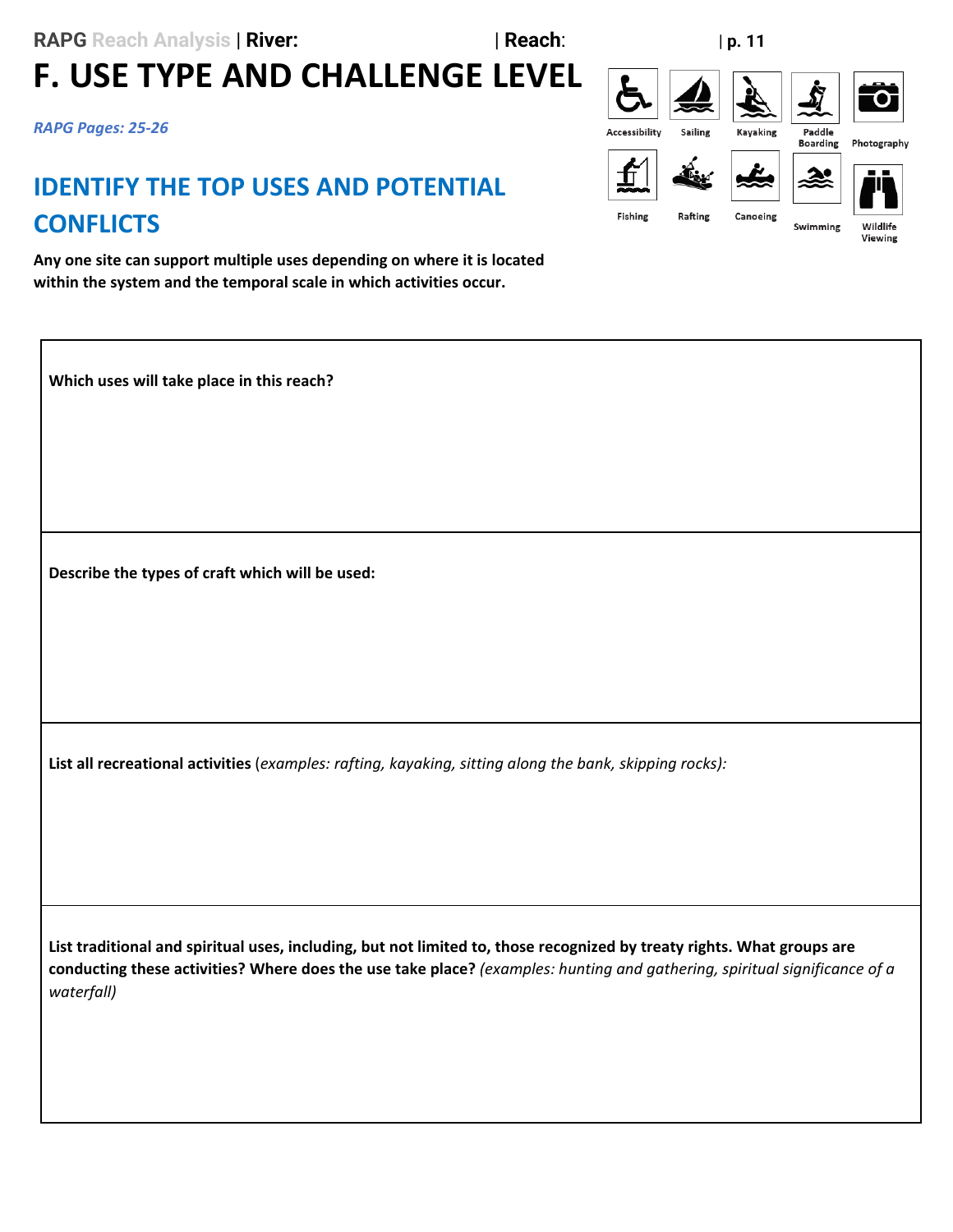#### **IDENTIFY THE CHALLENGE LEVEL**

 **Challenge level is a component of the recreational experience for river recreationists.** 

 **Describe the level of difficulty for the recreational experience afforded in this river section?** 

 **Which attributes and/or specific circumstances contribute to higher level of difficulty at a particular location?** 

 **Describe the level of skill required for on-river and in-river activities** *(examples: swimming, experience or skills required for enjoying Class II whitewater)***:**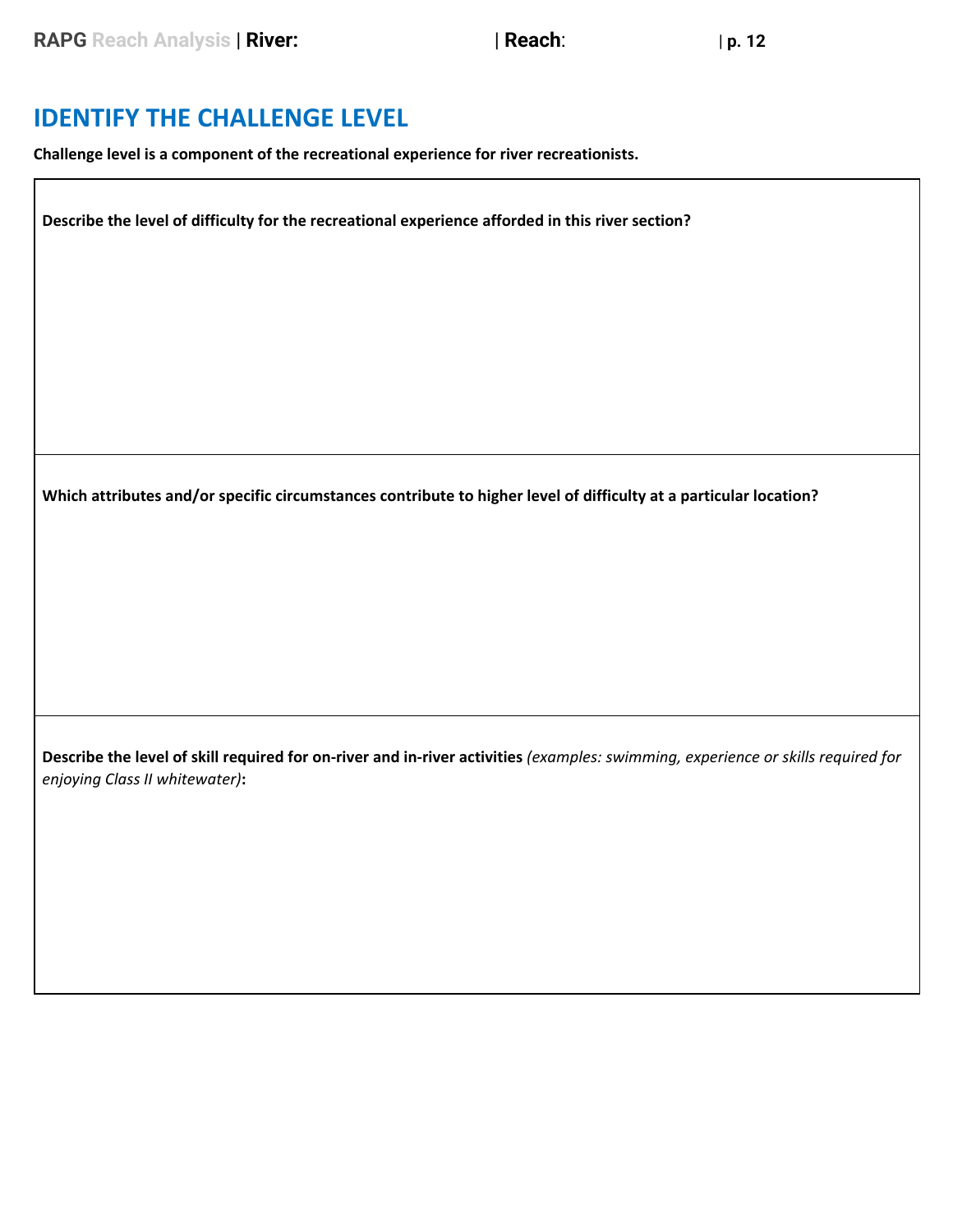**RAPG** Reach Analysis | **River:**  $\qquad \qquad$  | **Reach**:  $\qquad \qquad$  | **p. 13** 

# **G. MANAGEMENT**

*RAPG Pages: 27-28* 

#### **IDENTIFY MANAGEMENT NEEDS AND CHALLENGES**

 **Taking into account the managers and landowners you listed on p. 1, identify resources to implement them as part of the site design process.** 

**List Managers** *(examples: federal, state, local, private, organizational, community)***:** 

**List the management objectives** (examples: low- cost, sustainable maintenance, visitor use)**:** 

**List primary management challenges** *(examples: protecting fisheries, land ownership):*